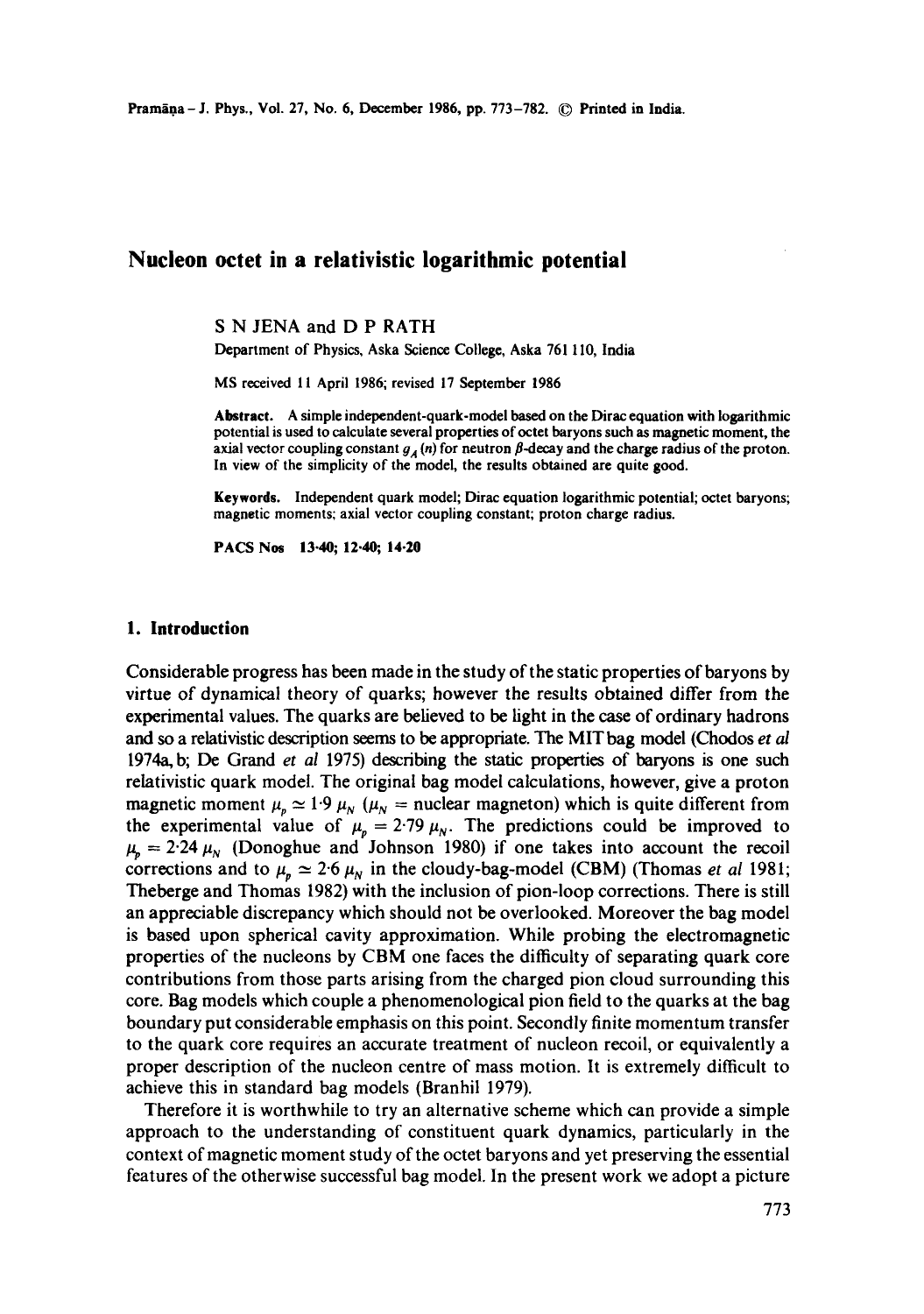where the bag boundary conditions are replaced by an appropriately chosen confinement potential. Several authors have followed such a scheme (Ferreira 1977; Ferreira and Zagury 1977; Ferreira et al 1980; Barik and Das 1983a, b) and have used some average potential with suitable Lorentz structure to achieve the confinement of the individual constituent quarks in hadrons. Here the confinement potential replaces the effects of the external pressure on the bag. Such a scheme in the context of quark confinement and relativistic consistency has been studied by Magyari (1980) in relation to heavy meson spectra and it has been found that the logarithmic potential with a Lorentz structure in the form of an equal admixture of scalar and vector parts not only can guarantee relativistic quark confinement but also can generate  $c\bar{c}$  and  $b\bar{b}$  bound state masses in reasonable agreement with experimental values. Quigg and Rosner (1977) investigated the logarithmic potential with success in the non-relativistic potential model studies of the heavy mesons. The successful application of tbis purely phenomenological potential in the above mentioned studies tempts one to use the logarithmic potential for the study of baryons in the nucleon octet. Therefore in the present work we have studied the static properties of the octet baryons in the framework of independent quark model based on Dirac equation with the confining logarithmic potential.

# **2. Theoretical framework**

In this section we outline the framework based on our potential model and discuss its implications with regard to the constituent quark magnetic moments which finally yield the baryon magnetic moments.

#### 2.1 *Potential model*

We assume that the constituent quarks of baryons move independently in an average potential of the form

$$
V_a(r) = (1 + \gamma^0) V(r) = (1 + \gamma^0) [a \ln(r/b)], \qquad (1)
$$

where  $a, b > 0$  and r the radial distance from the baryon centre of mass. It is further assumed that the independent quark of rest mas  $m<sub>a</sub>$  obeys the Dirac equation so that the four-component quark wave function  $\psi_q(r)$  satisfies the equation (with  $\hbar = c = 1$ )

$$
[\gamma^0 E_q - \gamma \cdot \mathbf{p} - m_q - V_q(r)] \psi_q(\mathbf{r}) = 0. \tag{2}
$$

As in bag models we assume that the three quarks of the baryons are in their ground state with  $J<sup>P</sup> = 1/2<sup>+</sup>$  and  $J<sub>z</sub> = 1/2$ . A solution to the independent quark wave function  $\psi_a({\bf r})$  can be written in the two-component form as (Ferreira 1977; Ferreira and Zagury 1977; Ferreira et *al* 1980; Batik and Das 1983a, b)

$$
\psi_q(\mathbf{r}) = N_q \left[ \frac{\psi_A(\mathbf{r})}{\psi_B(\mathbf{r})} \right] = N_q \left[ \frac{\phi_q(\mathbf{r})}{\frac{\sigma \cdot \mathbf{p}}{\lambda_q} \phi_q(\mathbf{r})} \right] \chi \uparrow,
$$
\n(3)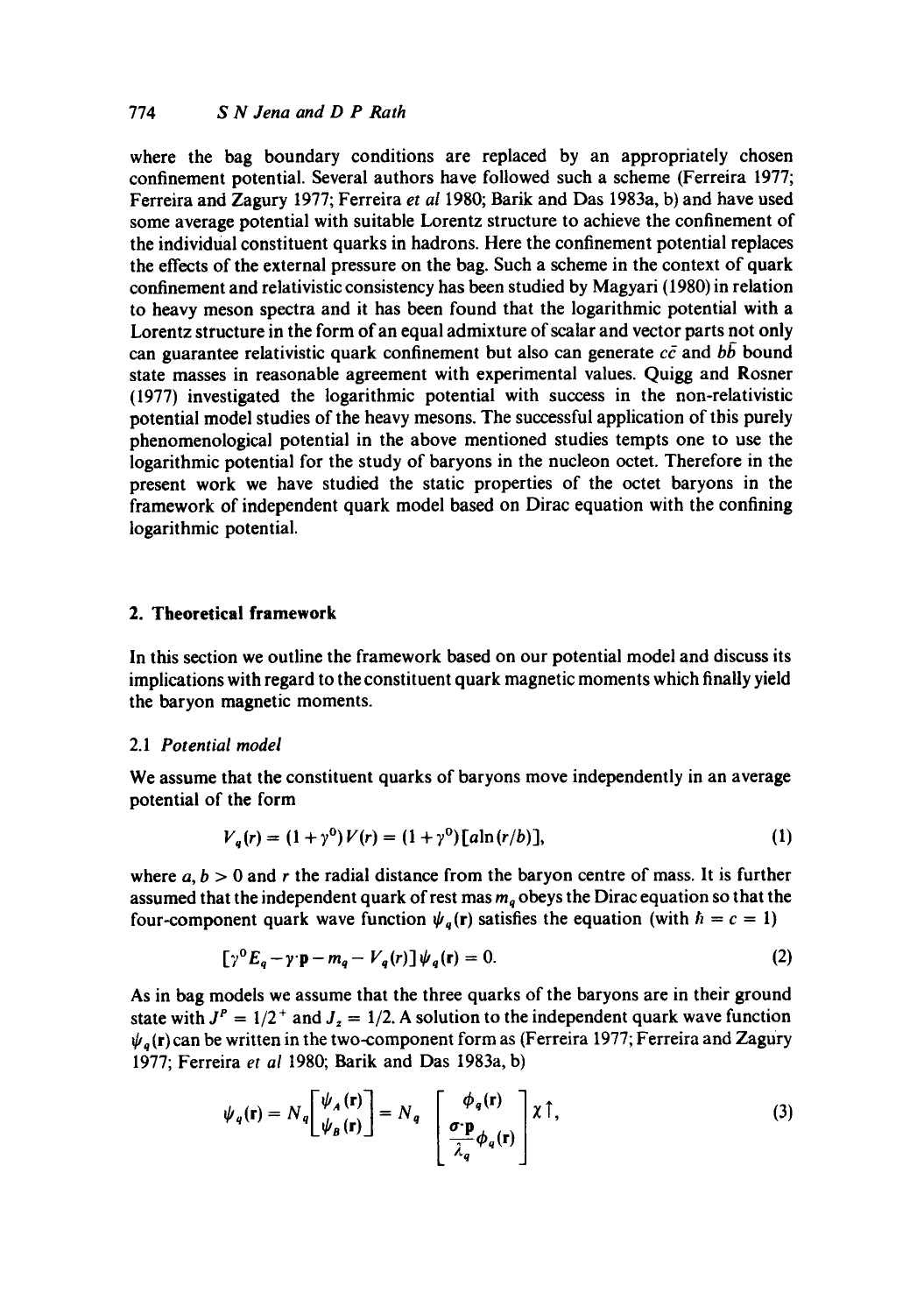*Nucleon octet in logarithmic potential* 775

where

$$
\phi_q(\mathbf{r}) = \frac{A U_q(r)}{r} y_0^0(\theta, \phi) \tag{4}
$$

is the normalized radial angular part of  $\psi_q(r)$  with the normalization constant A. Here  $\lambda_q = (E_q + M_q)$  and  $N_q$  is the overall normalization constant of  $\psi_q(\mathbf{r})$  which can be easily obtained as

$$
N_q^2 = [1 + (E_q - m_q + 2a\ln b - 2a\ln r)_q / \lambda_q]^{-1},
$$
 (5)

where  $\langle \ln r \rangle_q$  means the expectation values with respect to  $\phi_q(r)$ . Finally the reduced radial part  $U_q(r)$  corresponding to the ground state wave function of the confined quark in (4) is found to satisfy the equation

$$
\frac{d^2 U_q(r)}{dr^2} = \lambda_q (E_q - m_q + 2a \ln b - 2a \ln r) U_q(r) = 0.
$$
 (6)

Now we choose a suitable length scale

$$
r_{0q} = (2a \lambda_q)^{-1/2} \tag{7}
$$

and express (6) in terms of a dimensionless variable

$$
\rho = (r/r_0) \quad \text{as}
$$
  

$$
\frac{d^2 U_q(\rho)}{d\rho^2} + (\varepsilon_q - \ln \rho) U_q(\rho) = 0,
$$
 (8)

where 
$$
\varepsilon_q = \left[ \left( \frac{E_q - m_q}{a} \right) + \ln(2ab^2 \lambda_q) \right] / 2.
$$
 (9)

Although numerical solution to (8) is possible, we prefer for simplicity the WKB (Wentzel-Kramers-Brillouin) solution to the numerical solution. The WKB solution of (8) is found as

$$
\varepsilon_q = \ln(3\sqrt{\pi}/2) \tag{10}
$$

and

$$
U_q(\rho) = [D_q/(\varepsilon_q - \ln \rho)^{1/4}] \cos \left[ \int_0^{\rho} d\rho' (\varepsilon_q - \ln \rho')^{-1/2} - \pi/4 \right],
$$
 (11)

where the normalization constant  $D_q$  is given by

$$
D_q^2 = (8a\lambda_q/\pi)^{1/2} \exp(-\varepsilon_q). \tag{12}
$$

Once  $\varepsilon_q$  is known, (9) can be used to give the individual quark binding energy  $E_q$ , which now depends on the parameters  $a, m_q$  and b through the relation

$$
E_q = m_q - a \ln c + a X_q, \tag{13}
$$

where  $c = 2a^2b^2$  and  $X_q$  is the solution of the root equation obtained through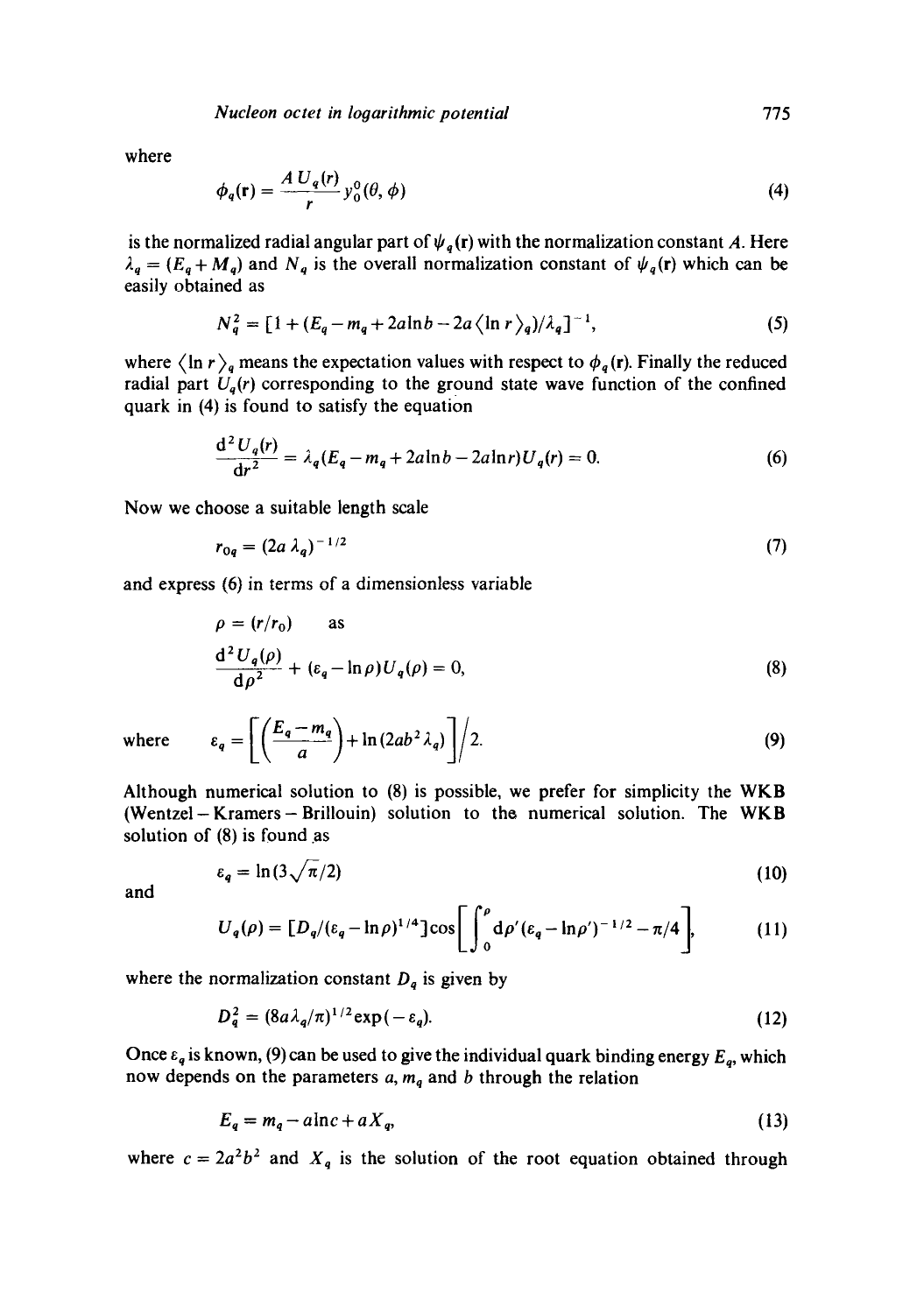substitution from (9) in the form

$$
X_q + \ln\left[X_q + 2\left(m_q - \frac{a}{2}\ln c\right)\middle/a\right] = 2\varepsilon_q.
$$
 (14)

Now in this independent-quark model approach the baryonic ground-state masses is given by the sum total of the constituent quark binding energies in the form

$$
M_B = \sum_q E_q. \tag{15}
$$

Thus the simple model provides a complete description of the relativistic bound states of the confined constituent quarks of the baryons with the quark wave function  $\psi$ <sub>a</sub>(r) as given in (3) and (4). The corresponding energy  $E_q$  is given by (13). It can be pointed out here that an ultra-relativistic limit to these solutions also exists when  $m_a \rightarrow 0$ , implying thereby that massless quarks can also be confined in such a potential model, as in the case of bag model. Also when  $m_q \to \infty$  ( $m_q \gg a \ln c$ ) we have the non-relativistic limit to the solution. In such a case we can neglect  $X_q$  and  $(a \ln c)/2$  inside the square brackets of (14) as compared to  $m_q$  and obtain the value of  $X_q$  and hence  $E_q$  in a reasonably good approximation as

$$
E_q \simeq m_q - a \ln c + a \left[ 2\varepsilon_q - \ln(2 \, mq/a) \right]. \tag{16}
$$

This result is well in accord with the expectation that the confined particle energy must approach the free particle mass in this limit. Now making the approximation  $\lambda_q = (E_q + m_q) \simeq 2m_q$  and putting  $E'_q = (E_q - m_q)$  and  $V'(r) = 2a \ln (r/b)$  in (6) we obtain a Schrödinger type equation

$$
\frac{d^2 U_q(r)}{dr^2} + 2m_q [E'_q - V'(r)] U_q(r) = 0.
$$
 (17)

The solution of this equation would ultimately yield the normalized upper component  $\psi_A$  (r) of  $\psi_q$ (r) which obviously in this limit must be appreciably large compared to  $\psi_B(r)$ . This can be made more clear by inspecting the expression for  $N_q^2$  in (5). The value of  $\langle \ln r \rangle_q$  in (5) can be easily obtained through WKB method as

$$
\langle \ln r \rangle_q = \ln r_{0q} + \varepsilon_q - 1/2. \tag{18}
$$

With this value of  $\langle \ln r \rangle_q$  (5) simplifies to

$$
N_a^2 = (1 + a/\lambda_a)^{-1}.
$$
 (19)

But in the limit  $m_q \to \infty$ , the ratio  $a/\lambda_q$  which approximates to  $a/2m_q$  approaches to zero, leading to the limiting value of  $N_q^2 = 1$ . This implies that  $|\psi_B({\bf r})|^2 \ll |\psi_A({\bf r})|^2$ . Hence, a reasonable description of the confined-quark wave function by the normalized two-component function  $\psi_A(\mathbf{r})$  is possible in this nonrelativistic limit.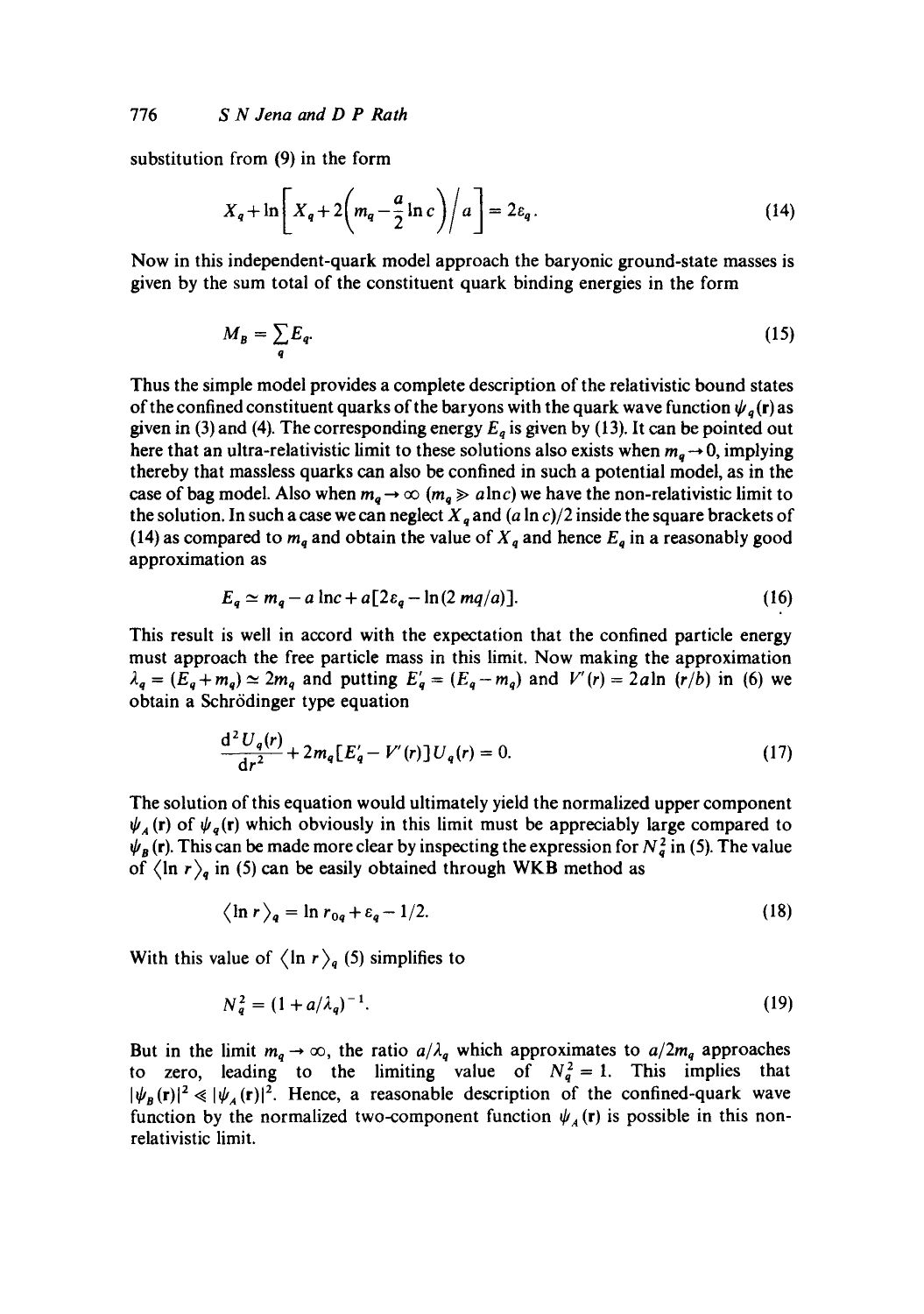## 2.2 *Magnetic moment of confined quarks*

We investigate here the effect of confinement on the apparent magnetic moment of constituent quarks. With the ground state wave function  $\psi_q(\mathbf{r})$  of the quark known in the form given by (3) and (4) it is straightforward to compute the magnetic moment  $\mu_a = \mu_a \sigma$  of the quarks. By this, one introduces into the original Dirac equation a minimal coupling of an external electromagnetic field with the vector potential

$$
A = 1/2(-yB, XB, 0), \t(20)
$$

so that  $\mathbf{B} = \nabla \times \mathbf{A} = \hat{K}B$  (21)

and the change in quark binding energy is given by

$$
\Delta E_q = \int d^3 \mathbf{r} [\mathbf{A}(\mathbf{r}) \mathbf{J}_q(\mathbf{r})] = \langle -\mu_q \mathbf{B} \rangle. \tag{22}
$$

Hence the confined-quark magnetic moment can be obtained from the relation

$$
\mu_q \langle \sigma_z \rangle = |\Delta E_q| / B. \tag{23}
$$

Using the relation  $J_q(r) = e_q \psi_q(r) \gamma \psi_q(r)$  in (22), expression (23) can be simplified to

$$
\mu_q \langle \sigma_z \rangle = \frac{e_q}{2} \int d^3 \mathbf{r} \psi_q^{\dagger}(\mathbf{r}) \left[ (\mathbf{r} \times \mathbf{d})_z \right] \psi_q(\mathbf{r}). \tag{24}
$$

Using the expression for  $\psi_a(r)$  as given in (3) and (4) and after some algebra one can show that in the units of nuclear magneton  $\mu_N$  the confined quark magnetic moment

$$
\mu_q = \left(\frac{2M_p e_q}{q}\right) N_q^2 \mu_N,\tag{25}
$$

where  $M_p$  is the proton mass and  $e_q$  is the electric charge of the quark in the unit of proton charge.

To compare with the corresponding expression obtained in the bag model it is worthwhile to remind ourselves of the expression

$$
\mu_q^{\text{bag}} = \frac{e_q R}{6m_q} f(WR),\tag{26}
$$

where 
$$
f(WR) = \frac{4WR + 2m_qR - 3}{2(WR)^2 - 2WR + m_qR}
$$
, (27)

and R is the hadronic bag radius,  $W$  is the binding energy of the quark in the lowest mode given by

$$
W = [x^2 + (mR)^2]^{1/2}/R.
$$
 (28)

Here  $x$  is the root of the transcendental equation

$$
\tan x = x / [1 - mR - (x^2 + m^2 R^2)^{1/2}]. \tag{29}
$$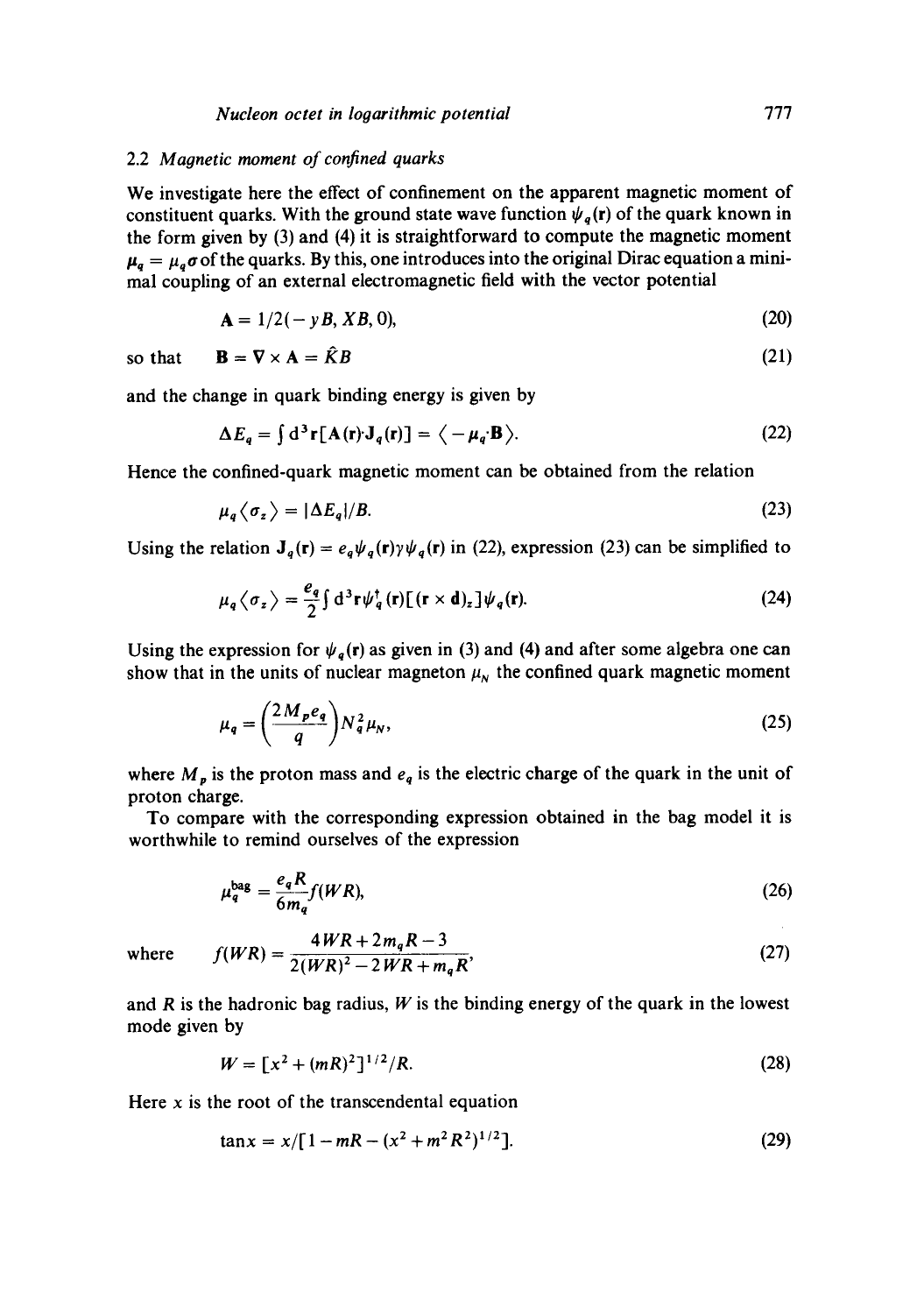If we accept the energy  $W$  here to play the role of an effective mass for the confined quarks and then compare the magnetic moment of the confined quark with the Dirac moment  $\mu^b_a$  of a free quark we arrive at the useful ratio

$$
R_{2q} = (\mu_q^{\text{bag}}/\mu_q^{\text{D}}) = \frac{WR}{3} f(WR). \tag{30}
$$

Quigg (1981) pointed out that although obviously at the non-relativistic limit, this ratio is equal to unity, the two moments do not differ by more than  $20\%$  even for the extreme case of a confined massless quark. Therefore he concluded that it may not be nonsensical for the confined quarks to display Dirac-moments characteristic of their constituent masses.

In the present model when we make a similar investigation we find

$$
R_{2q} = (\mu_q/\mu_q^0) = \frac{2E_q}{\lambda_q} N_q^2.
$$
 (31)

In the non-relativistic limit since

$$
\lambda_a \simeq 2E_a \simeq 2m_a
$$
 and  $N_a^2 \Rightarrow 1$ ,

the constituent quark moment approaches the Dirac moment characteristic of the constituent mass. However, in the ultra-relativistic limit when  $m_a \rightarrow 0$  using (19) we find

$$
R_{2q} = 2/(1 + a/E_q). \tag{32}
$$

Since  $(a/E_q) > 0$  for the present potential model, if we take  $(a/E_q) < 1$  then the ratio  $R_2$ takes the values in the range  $1 < R_{2q} < 2$  suggesting that the two moments would differ significantly. Therefore we expect that the situation in a similar relativistic potential model describing hadrons may be quite different from what one encounters in bag models, where the relativistic effects seem to be apparently suppressed. Hence, we believe that the relativistic expression (25) for the magnetic moment of light constituent quarks in particular may bring forth some significant improvement in the proton magnetic moment as well as in the moments for the rest of baryons in the nucleon octet.

## 2.3 *Magnetic moments of octet baryons*

We assume that SU(3) is broken in the quark rest masses  $m_u = m_d \neq m_s$  and present some consequences of the model in terms of derived expressions for some of the measurable quantities of the S-wave baryons in the nucleon octet. Also if we assume that the baryon moments arise solely from the constituent quark moments then following Johnson and Shah Jahan (1977); Bose and Singh (1980); Pandit *et al* (1981) and also the earlier work of Franklin (1968) we can obtain expressions for the magnetic moment of octet baryons in the following manner

$$
\mu_B = \sum_q \langle B \uparrow | \mu_q \sigma_z^q | B \uparrow \rangle, \tag{33}
$$

where  $|B|$   $\uparrow$   $\uparrow$  represents the regular SU (6) state vectors of octet baryons. Then the wellknown relations between the baryon magnetic moments and the corresponding constituent quark moments can be obtained as (Franklin 1968; Ferreira 1977; Ferreira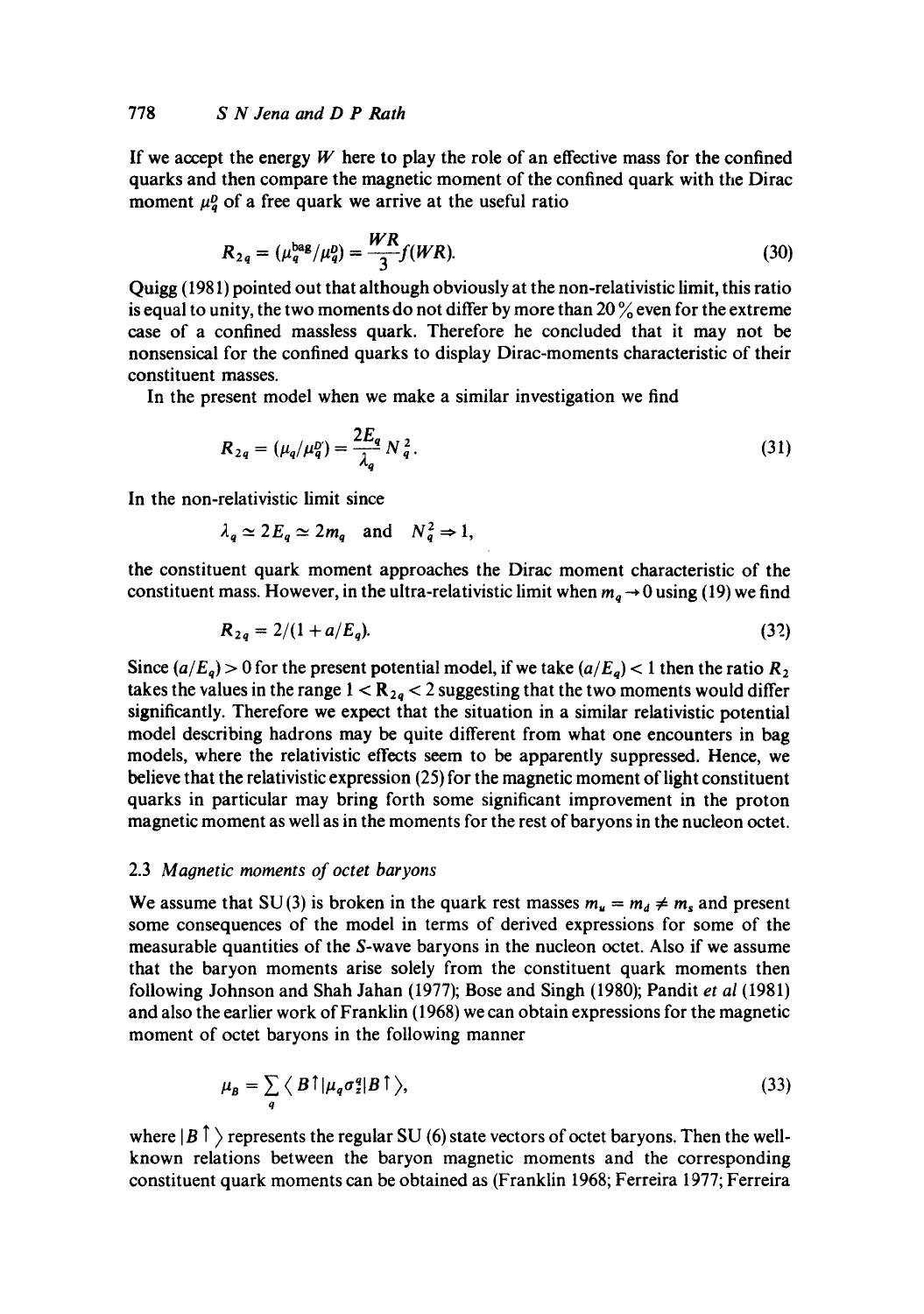and Zagury 1977; Ferreira *et al* 1980; Barik and Das 1983a, b)

$$
\mu_{p} = (4\mu_{u} - \mu_{d})/3, \qquad \mu_{n} = (4\mu_{d} - \mu_{u})/3, \n\mu_{\Sigma^{*}} = (4\mu_{u} - \mu_{s})/3, \qquad \mu_{\Sigma^{-}} = (4\mu_{d} - \mu_{s})/3, \n\mu_{\Sigma^{0}} = (2\mu_{u} + 2\mu_{d} - \mu_{s})/3, \qquad \mu_{(\Sigma^{0}, \lambda)} = (\mu_{d} - \mu_{u})/3, \n\mu_{\Xi^{-}} = (4\mu_{s} - \mu_{d})/3, \qquad \mu_{\Xi^{0}} = (4\mu_{s} - \mu_{u})/3, \qquad (34)
$$

where  $\mu_{u, d, s}$  are the magnetic moments of the constituent quarks u, d, s respectively.

#### 2.4 *Axial vector couplino constant for neutron fl-decay*

We find in the present model the expressions for the axial vector coupling constant  $g_A(n)$  for neutron  $\beta$ -decay. Interpreting the weak  $\beta$ -decay of the neutron  $n \rightarrow p + e^-$ +  $v_e^-$  as quark  $\beta$  decay like  $d \rightarrow u + e^- + v_e^-$  occurring inside the neutron core, then as in bag model calculation (Chodos *et al* 1974; Donoghue and Johnson 1980) one can obtain the axial vector coupling constant  $g_A(n)$  for neutron  $\beta$ -decay as

$$
g_{A}(n) = g_{A}^{\text{SU(6)}}(n) N_{u}^{2} \left(1 - \frac{1}{3\lambda_{u}^{2}} \int d^{3}r |\phi'(r)|^{2}\right)
$$
 (35)

where  $g_A^{\text{SU(6)}}$  (n) stands for the matrix element  $\langle n | \sigma'_{uu} \tau/2 | n | \rangle$ . Equation (35) after simplification reduces to

$$
g_A(n) = g_A^{\text{SU}(6)}(n) \left[ 1/3 \left( 4N_u^2 - 1 \right) \right]. \tag{36}
$$

Then with  $g_{\lambda}^{\text{SU}(6)}(n) = 5/3$  the axial vector coupling constant for neutron  $\beta$ -decay is obtained as

$$
g_A(n) = 5(4N_u^2 - 1)/9. \tag{37}
$$

#### 2.5 *Mean-square charoe radius of the proton*

Finally the mean-square charge radius of the proton can be obtained from the expression (Ferreira 1977; Ferreira and Zagury 1977; Ferreira 1980; Barik and Das 1983a, b)

$$
\langle r^2 \rangle_p = \langle p \uparrow | \sum_q e_q \int d^3 \mathbf{r} \, r^2 \psi_q^{\dagger}(\mathbf{r}) \psi_q(\mathbf{r}) | p \uparrow \rangle
$$
  
= 
$$
\sum_q e_q \langle r^2 \rangle_q = \langle r^2 \rangle_u,
$$
 (38)

where  $\langle r^2 \rangle_u$  is the individual contribution of u-quark obtained through WKB method as

$$
\langle r^2 \rangle_u = r_{0u}^2 \exp(2\varepsilon_q) / \sqrt{3}.
$$
 (39)

#### **3. Results and conclusion**

The outcome of the present model depends very much on our choice of the potential parameters a and b and the quark mass parameters  $m_u$  ( =  $m_d$ ) and  $m_s$ . Although these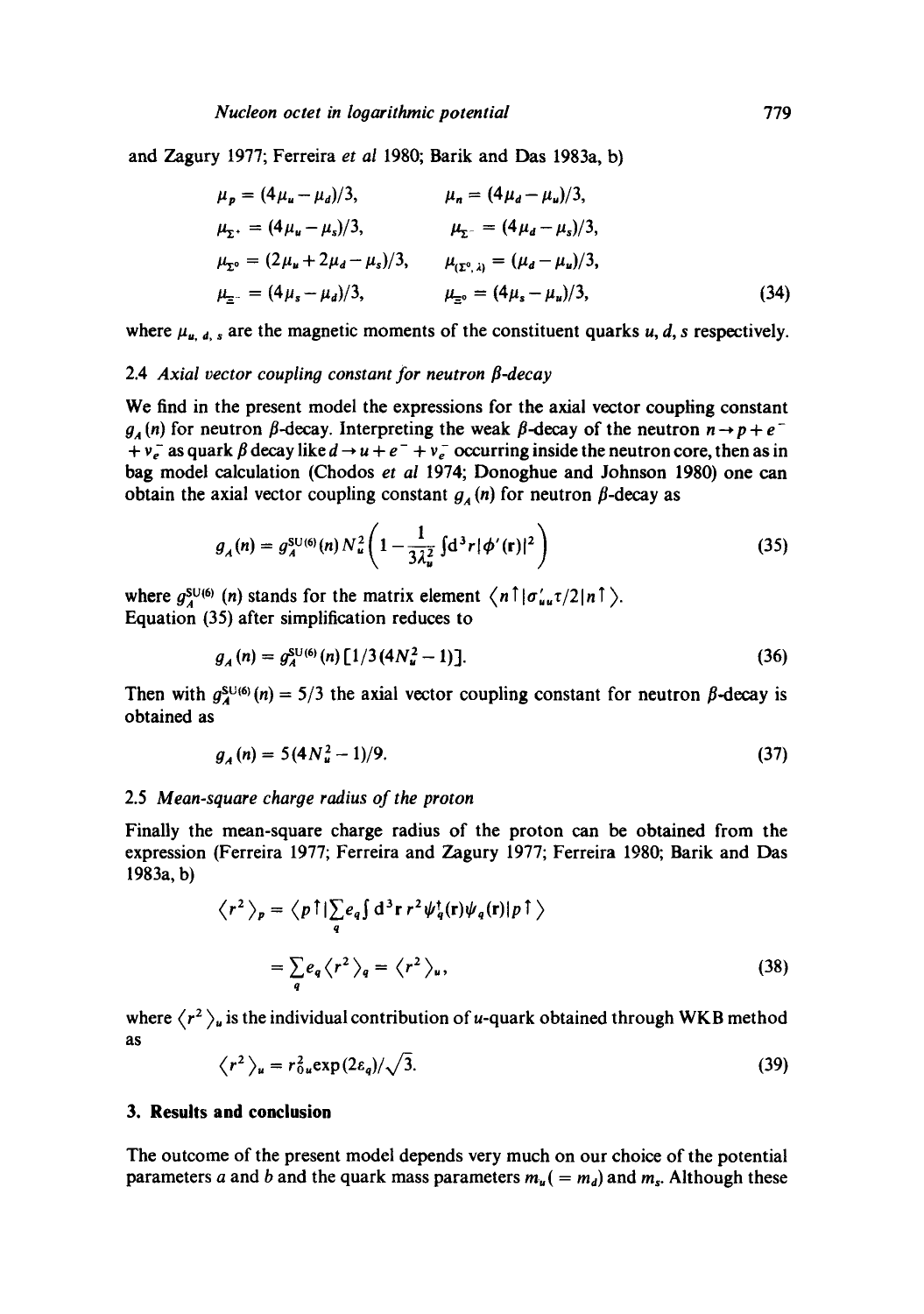parameters are *a priori* unconstrained, we have to make a suitable choice by a reasonable fit. First of all we make the usual assumption that the average potential taken in this model for the confined independent quarks inside the baryons is flavourindependent. Therefore with the values of parameters  $a$  and  $b$  suitably fixed, the values of  $m_u = m_d$  and  $m_s$  have to be adjusted properly so that when confined within the nucleon by an average potential given by (1) the up and down quark would have the binding energy  $E_u = E_d = M_p/3$  and the strange quark would have the binding energy  $E_s = (M_A - 2E_u)$  where  $M_A$  is the mass of  $\Lambda$ . Since we are not particularly interested here in the detailed baryonic mass spectrum, we choose the parameters a, b,  $m_u = m_d$ and  $m_s$  and hence  $E_u = E_d$  and  $E_s$  appropriately to obtain the values of the static quantities  $M_p$ ,  $g_a(n)$ ,  $\mu_p$  and  $\mu_A$  in agreement with experiment. We find that with

$$
(a, b) = (124.768 \text{ MeV}, 5.255 \times 10^{-3} \text{ MeV}^{-1})
$$
 (40)

and

$$
(m_u = m_d, m_s) = (234.35, 438.62) \,\text{MeV},\tag{41}
$$

the energy eigen value condition (13) yields

$$
(E_u = E_d, E_s) = (312.76, 455.71) \text{ MeV},\tag{42}
$$

which give the values of the static nucleon properties as

$$
M_p = 938.28 \text{ MeV}, \qquad g_a(n) = 1.254,
$$
  

$$
\mu_p = 2.793 \mu_N, \qquad \mu_A = -0.6138 \mu_N.
$$
 (43)

Here the values of  $E_s$  are somewhat smaller than the value given by  $E_s = (M_A - 2E_u)$  $= 490.07$  MeV. The parameters (40), (41) and (42) also yield from (25) the constituent quark magnetic moments as

$$
\mu_u = -2 \mu_d = 1.862 \mu_N \quad \text{and} \quad \mu_s = -0.6138 \mu_N. \tag{44}
$$

In order to realize the significance of the relativistic effects on the constituent quark magnetic moments, we first compare our results with the corresponding Dirac moment  $\mu_q^b$  of the free quarks with mass  $m_q$ , in terms of the ratio given

$$
R_{1q} = (\mu_q/\mu_q^D) = \frac{2m_q}{\lambda_q} N_q^2.
$$
 (45)

However, if we argue that the binding energy  $E_q$  here plays the role of effective mass for the confined quarks, we obtain the ratio as given by (31).

Our calculated values of  $R_{1q}$  and  $R_{2q}$  are

$$
R_{1u} = R_{1d} = 0.697, \t R_{1s} = 0.86,
$$
  
\n
$$
R_{2u} = R_{2d} = 0.93, \t R_{2s} = 0.894.
$$
\n(46)

We observe that in terms of the ratio  $R_{1q}$ ; the two moments differ quite significantly with the difference varying between 25% and 30%. However, in terms of the ratio  $R_{2q}$ we find that the difference between the two moments are of the order of  $10\%$  to  $7\%$ which is unlike the observation suggested by Quigg (1981) for bag model results. Hence we may conclude that unlike bag model calculations, the relativistic effects in the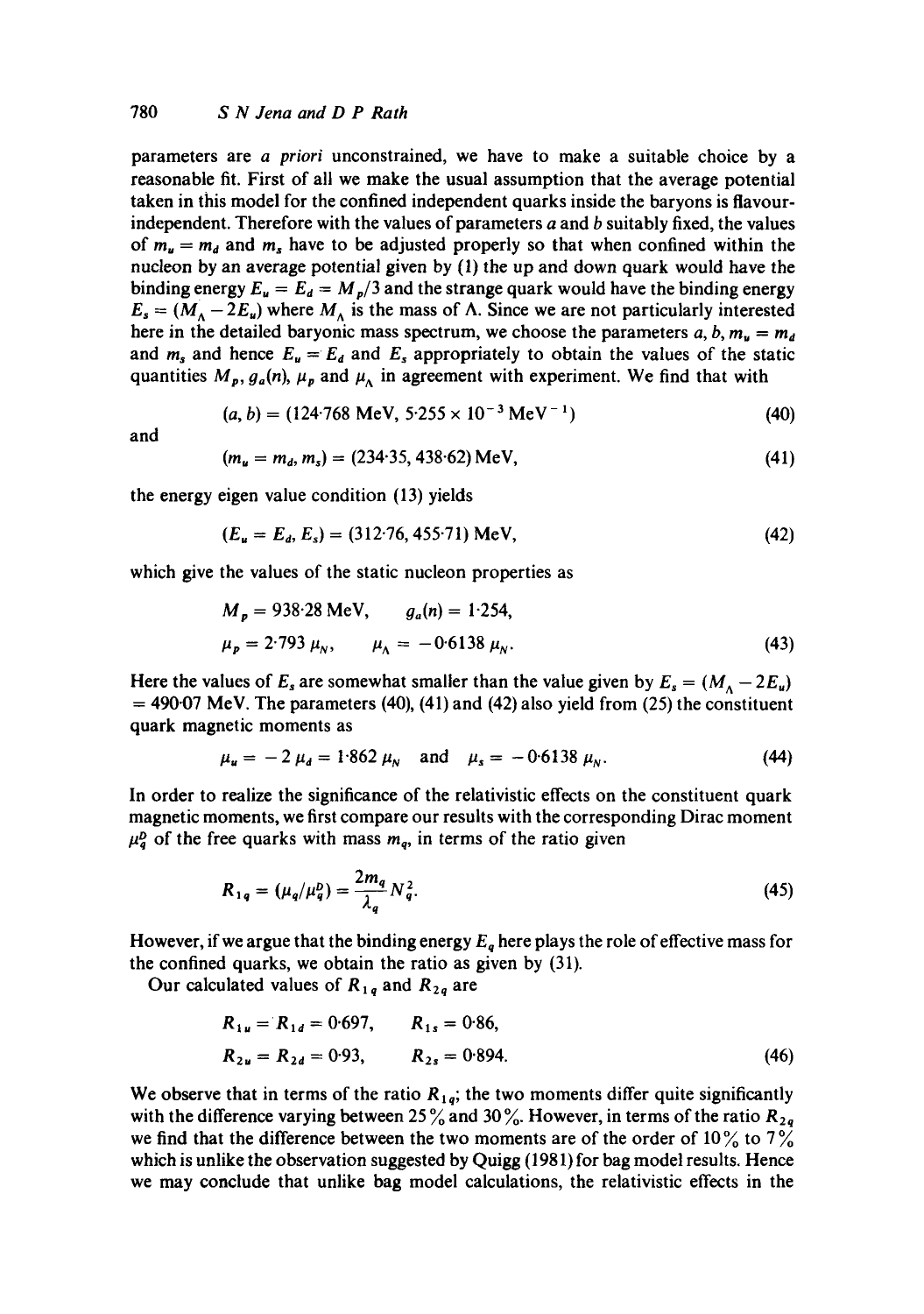present model appear to have quite a significant bearing on the constituent-quark magnetic moment. Therefore we expect that by making use of the individual quark magnetic moment so obtained, the situation for predicting the baryon moments may be improved. Once we have the right constituent-quark moments, it is straightforward to compute the magnetic moments of baryons in the nucleon octet using the expressions (34).

The results obtained in this manner are presented in table 1 along with a comparison of the results of CBM (Thomas *et al* 1981; Theberge and Thomas 1982) and the experimental data. We find that our results compare reasonably well with available experimental data.

In the present model the value of root-mean-square charge radius of the proton is found to be

$$
\langle r^2 \rangle_p^{1/2} = 1.072 \text{ fm} \tag{47}
$$

as compared to its experimental value of  $(0.88 \pm 0.03)$  fm. The neutron charge radius is obviously zero here contrary to the experimental value  $\langle r^2 \rangle_0^{1/2} = -0.12$  fm. This is of course the case with most similar models including the bag model.

We may point out here that we have not given much emphasis on the mass spectrum of octet baryons which become highly degenerate. However the degeneracy can be removed by considering the possible gluonic corrections as has been done in bag model calculations of De Grand *et al (1975)* and Chodos *et al* (1974a, b). The zero point energy is of little importance in this present model, as the potential with a Lorentz structure is operative in an infinite volume unlike the case of bag model, where the volume is finite, and one arrives at a finite zero point energy.

In any case it is found that the nucleon properties such as the magnetic moment, the axial vector coupling constant  $g_{\mu}(n)$  for neutron  $\beta$ -decay and the charge radius of

| <b>Baryons</b>      | Present<br>calculation | <b>CBM</b><br>calculation | Experimental<br>resuls        | References for<br>experimental<br>results |
|---------------------|------------------------|---------------------------|-------------------------------|-------------------------------------------|
| P                   | 2.7930                 | 2.60                      | 2.7928                        | (Particle Data Group 1982)                |
| n                   | $-1.8620$              | $-2.01$                   | $-1.9130$                     | (Particle Data Group 1982)                |
| Λ                   | $-0.6138$              | $-0.58$                   | $-0.613 \pm 0.004$            | (Particle Data Group 1982)                |
| $\Sigma^+$          | 2.6872                 | 2.34                      | $2.33 \pm 0.13$               | (Particle Data Group 1982)                |
| $\Sigma^0$          | 0.8253                 |                           | $0.46 \pm 0.28$               | (Overseth 1981)                           |
| $\Sigma^-$          | $-1.0367$              | $-1.08$                   | $-1.10 + 0.03$                | (Thomas 1983)                             |
|                     |                        |                           | $-0.89 + 0.14$                | (Deck <i>et al</i> 1983)                  |
| $\Xi^0$             | $-1.4391$              | $-1.27$                   | $-1.25 + 0.014$               | (Particle Data Group 1982)                |
| $\Xi^-$             | $-0.5081$              | -051                      | $-0.69 + 0.04$                | (Particle Data Group 1982)                |
| $(\Lambda, \Sigma)$ | $-1.6125$              |                           | $+0.18$<br>$-1.82$<br>$-0.25$ | (Dydak et al 1977)                        |

**Table** 1. Magnetic moments of **the nucleon** octet calculated by the present model as compared with the results of the Cloudy Bag Model (CBM) (Ferreira 1977; Ferreira **and**  Zagury 1977; Ferreira *et al* 1980; Barik and Das 1983a, b) and the experimental data (all numbers are in nuclear magnetons).